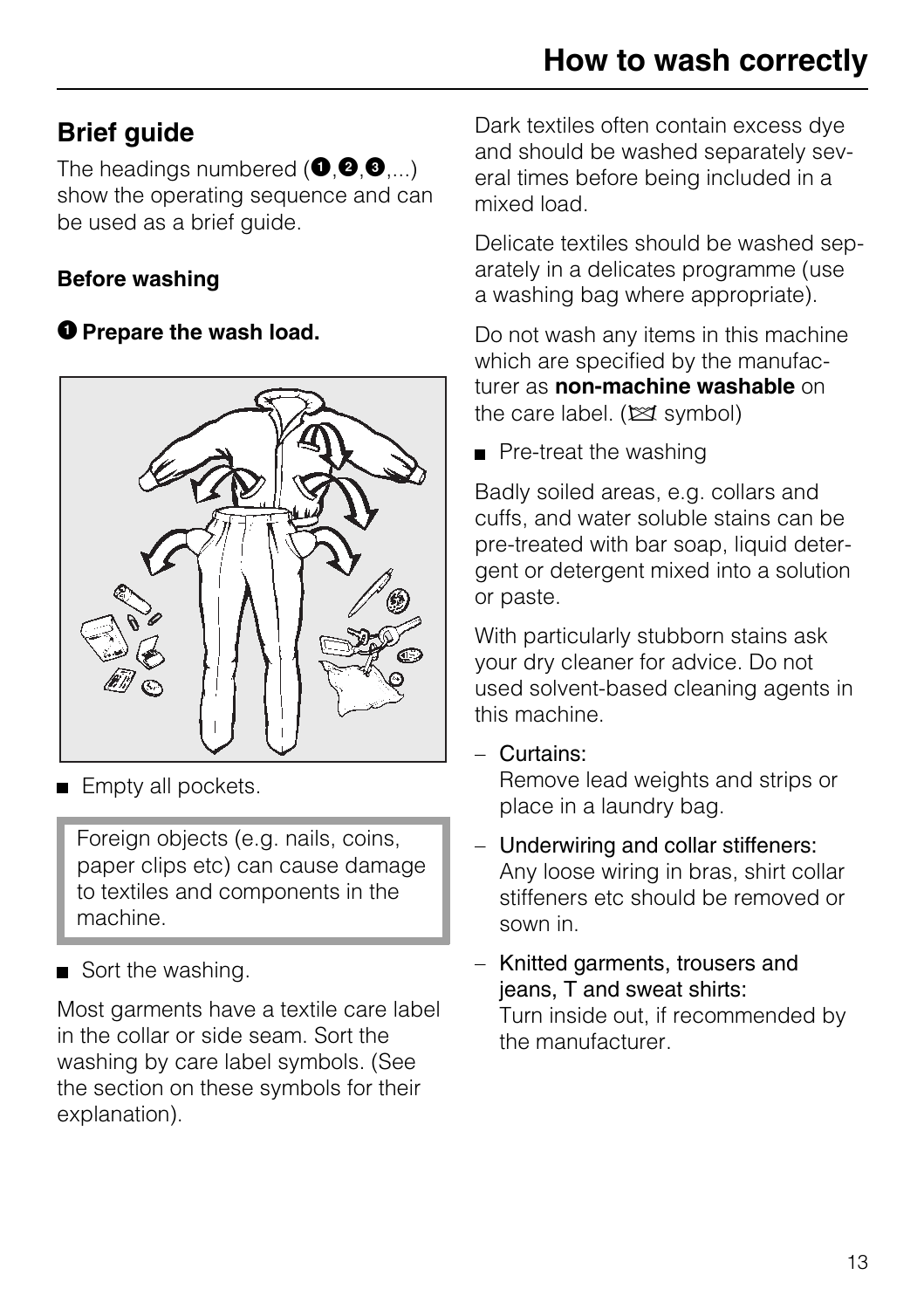### 2 **Press in the "I-On/0-Off" button.**

The machine is switched on.

## 3 **Press the "Door" button.**

## 4 **Load the drum.**

Unfold washing and load loosely in the drum. To achieve best results it is advisable to make up mixed loads consisting of both large and small items. This improves the washing effect and helps distrubite the load evenly to keep the machine stable and reduce the noise level during spinning.

Overloading reduces the wash result and causes more creasing.

#### **Maximum load weights are noted below:**

| COTTONS  5.0 kg               |  |
|-------------------------------|--|
| MINIMUM IRON 2.5 kg           |  |
| DELICATES/SYNTHETICS 1.0 kg   |  |
| WOOLLENS 1.0 kg               |  |
| QUICK WASH  2.5 kg            |  |
| MIXED WASH/Polycottons 3.0 kg |  |

## 5 **Close the drum door.**

Make sure that there is no obstruction between the drum door and seal.

## 6 **Open the stopcock.**

## $\bullet$  Add detergent.

See section on "detergent" for details.

### **To start a programme**

### 8 **Select the basic programme**

| PROGRAMME                  |              |
|----------------------------|--------------|
| Cottons -                  |              |
| Minimum iron               |              |
| Delicates —                |              |
| Woollens <b>M</b>          |              |
| Quick Wash                 | Starch —     |
| Mixed wash<br>Poly/Cottons | Drain/Spin - |
|                            |              |

Press the required basic programme button (see the programme chart).

## 9 **Set the required temperature**



Press the " $(T)$ " button until the indicator light for the required temperature lights up.

The maximum temperature is limited in some programmes (see the programme chart).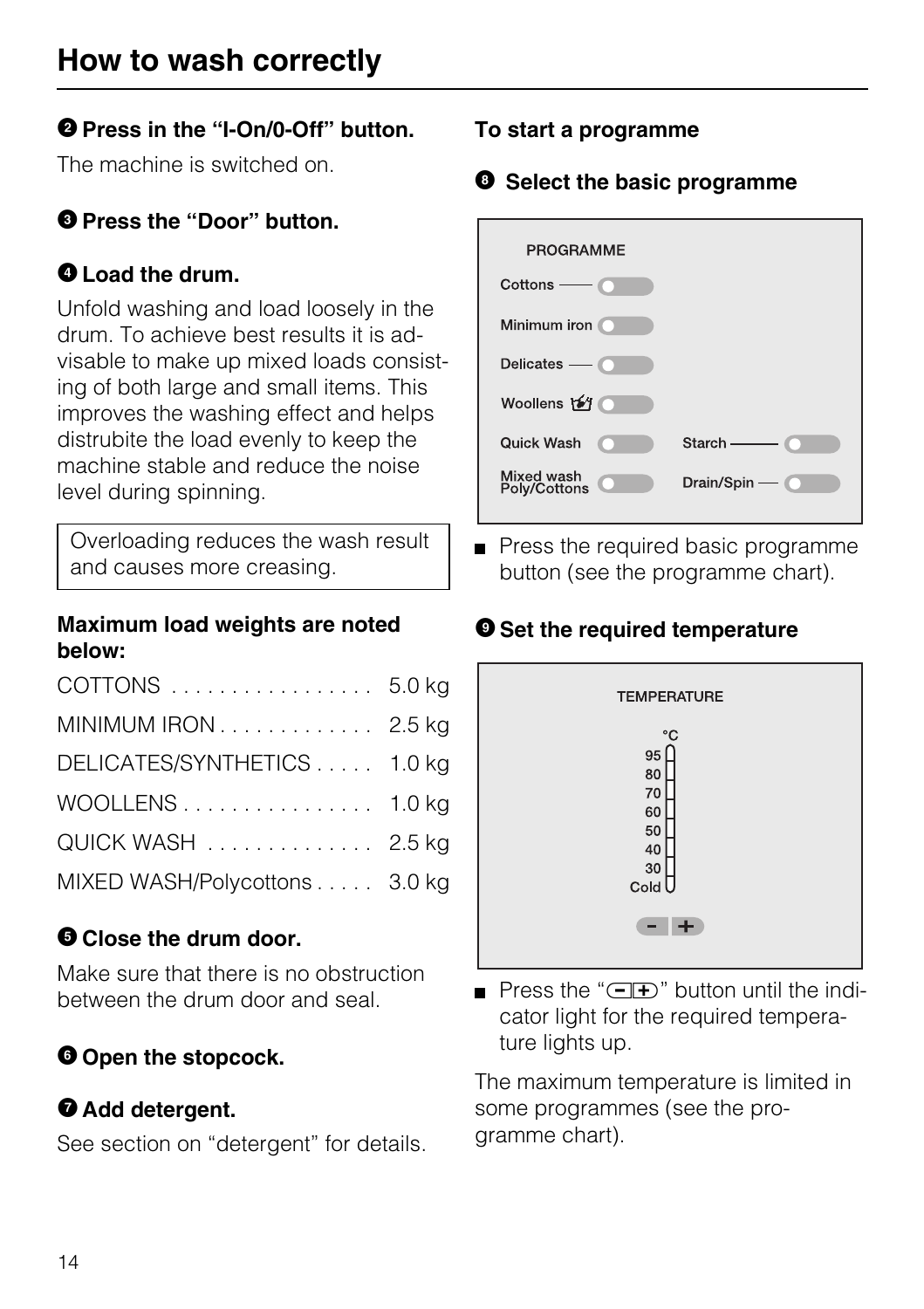#### 0 **Select any additional option required.**

| <b>ADDITIONAL OPTIONS</b>          |
|------------------------------------|
| $S$ oak — $\bigcirc$               |
| Pre-wash $\qquad \qquad \bullet$   |
| Short $\_\_$                       |
| Water plus $\qquad \qquad \bullet$ |
|                                    |
|                                    |

**Press the relevant button** 

Indicator light **on** = selected Indicator light **off** = not selected

An additional option that has been selected can be de-selected by pressing the button.

### $\Phi$  **Select a spin speed.**



Press the " $\Box$ ", button until the indicator light for the required final spin speed lights up.

In some programmes the maximum spin speed is limited. The machine will not allow a higher spin speed to be selected. (see section "programme survey").

#### **Memory function**

If the last time a programme was run an additional option or different spin speed was selected, the machine will have stored this information in its memory.

The next time that programme is selected the machine displays the additional option, temperature and spin already stored in memory.

Exception:

Soak, and Delay start.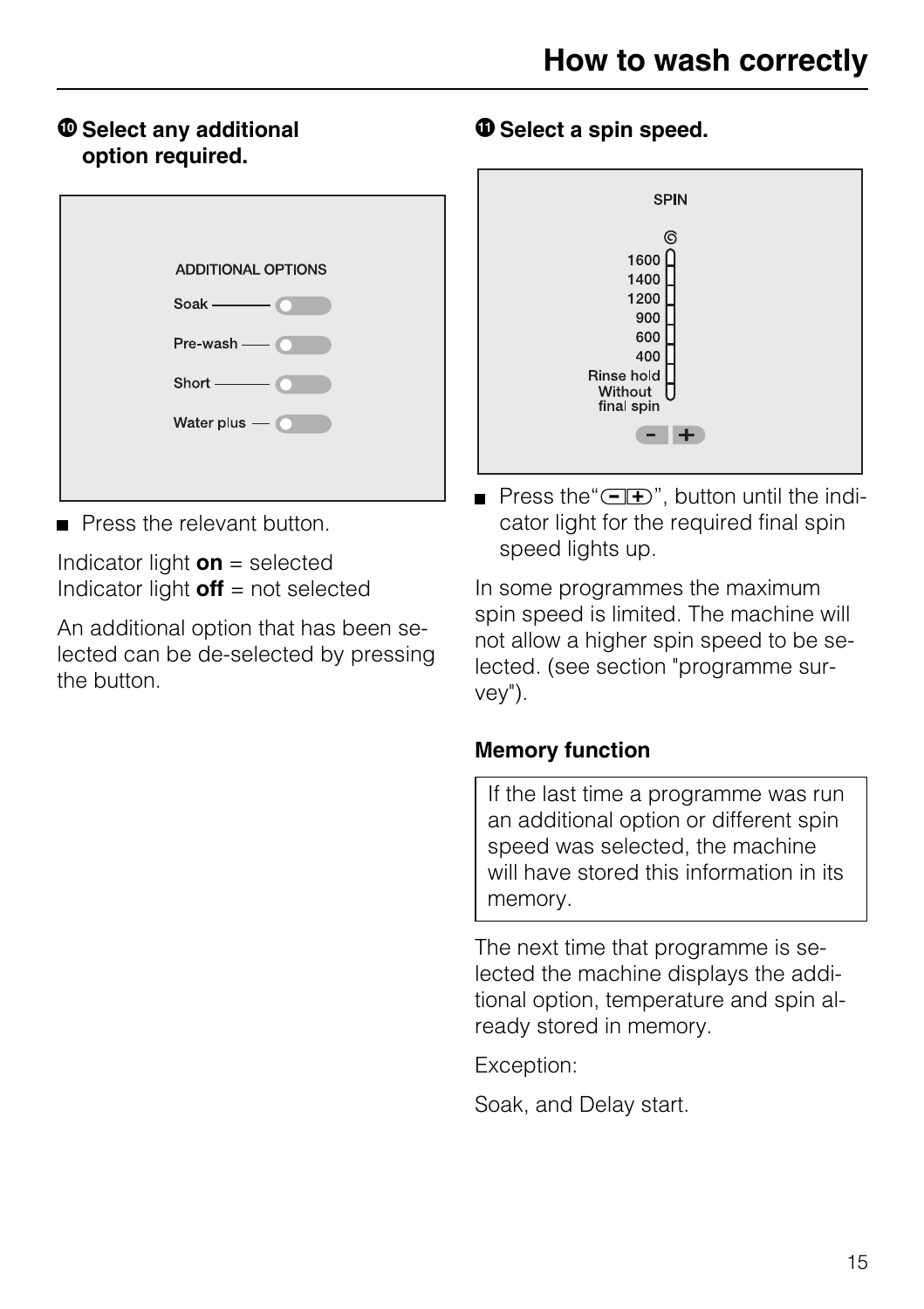### **Delay start**

#### **Select delay start if required.**

The start of programmes can be delayed from  $30$  minutes up to a maximum of  $24$  h  $00$  hours.

Press the "delay start" button.



Use the " $(\neg \rightharpoonup \rightharpoonup$ " buttons to set the length of delayed time.

Each press on the (" $\bigoplus$ ") increases the delayed time or on the  $(" $\equiv$ ") shortens$ it:

- by 30 minutes up to 10 hours.
- by one hour from 10 hours upwards.

### **To delete delay start:**

Press the delay start button.

### ~ **Press the "START" button.**

This starts the programme.

#### **After washing**

 $\Phi$  Press the "Door" button.

### $\mathbf{\Theta}$  **Remove the washing.**

Only remove washing from the machine once the drum has stopped turning, otherwise you may seriously injure yourself. Make sure the drum is empty. Items left behind could colour run, shrink, or be damaged in the next programme.



- & **Check the folds in the door seal for any small articles e.g. buttons which might be lodged there.**
- / P**ress and release the "I-ON/0-OFF" button.**

### ( **Close the drum door.**

Otherwise there is a danger of objects being placed inadvertently in the drum. If these remained unnoticed and were washed in the next load, they could damage the washing.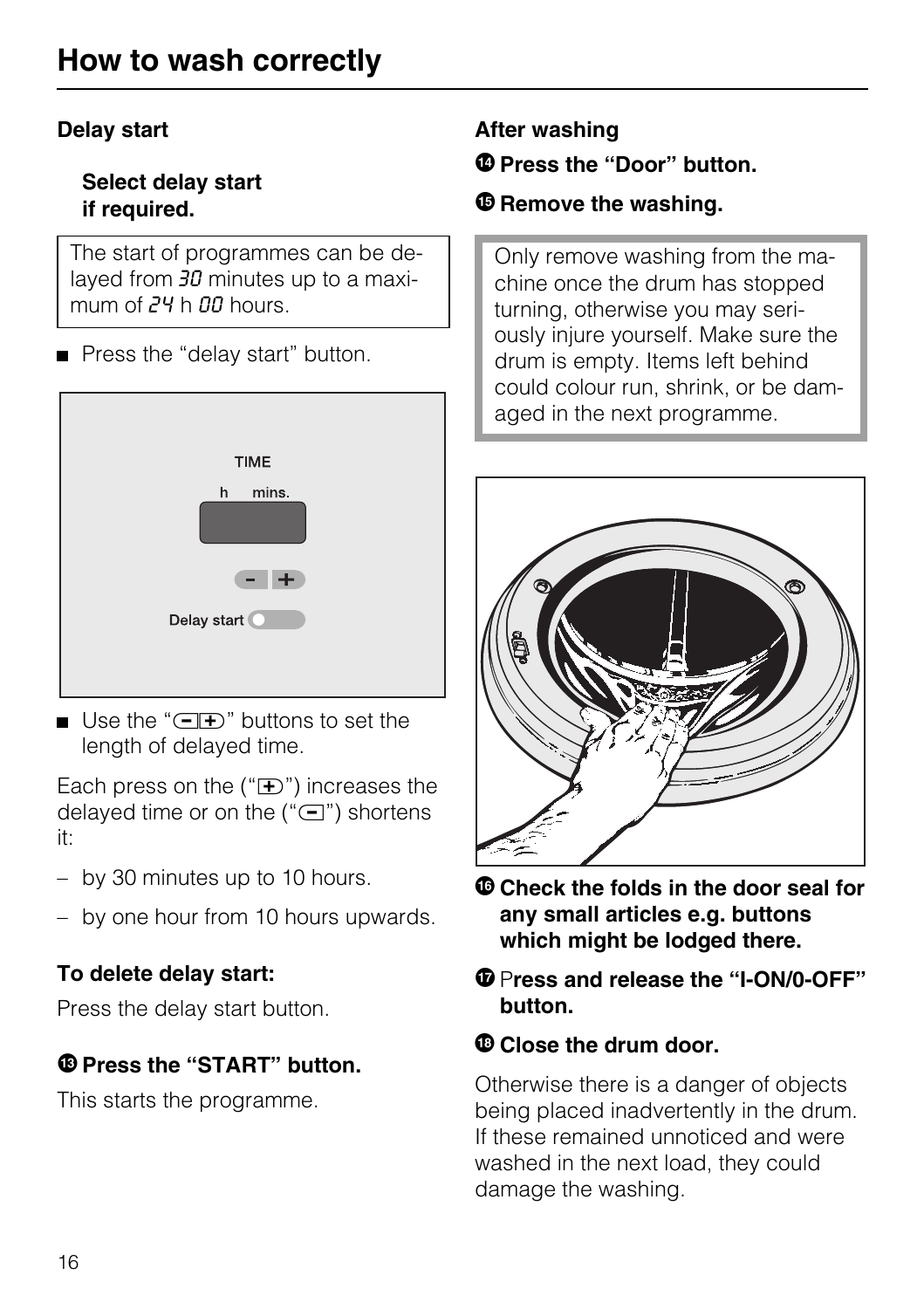## **Load indicator lights**

From the absorbency of a wash load the machine can identify the size of load or its composition.

This recognition takes place within the first ten minutes after programme start.

The indicator lights show how the load has been identified in the Cottons and Minimum Iron programmes.

| <b>1 Indicator lights on</b> $=$ Minimum- | load |
|-------------------------------------------|------|
| <b>2 Indicator lights on</b> $=$ Medium   | load |
| <b>3 Indicator lights on</b> $=$ full     | load |

## **Adding or removing washing after programme start**

Washing can be added or removed after the programme has already started, when using the following programmes.

- Cottons
- Minimum iron
- Woollens
- Quick wash
- Mixed wash poly/cottons
- Starch
- **Press the "Door" button in and hold it** until the door springs open.
- Add or remove items.
- Shut the door

Apart from some exceptional circumstances the door can be opened during all stages except Spin for Cottons, Woollens, Quick Wash and Mixed Wash poly/cottons (high cotton percentage) and. Starch programmes.

### **With Minimum Iron and Mixed Wash - Poly/Cottons**

(high polyester percentage) the door can be opened during the main wash with some exceptions.

### **General exceptions:**

The door **cannot be** opened when:

- the suds temperature is above **55°C**.
- the additional option "Water plus" has been selected,
- programme locking is switched on.

Load recognition is switched off if extra washing is added or washing is removed. The machine will complete the programme cycle for a full load and maximum load indicator lights up.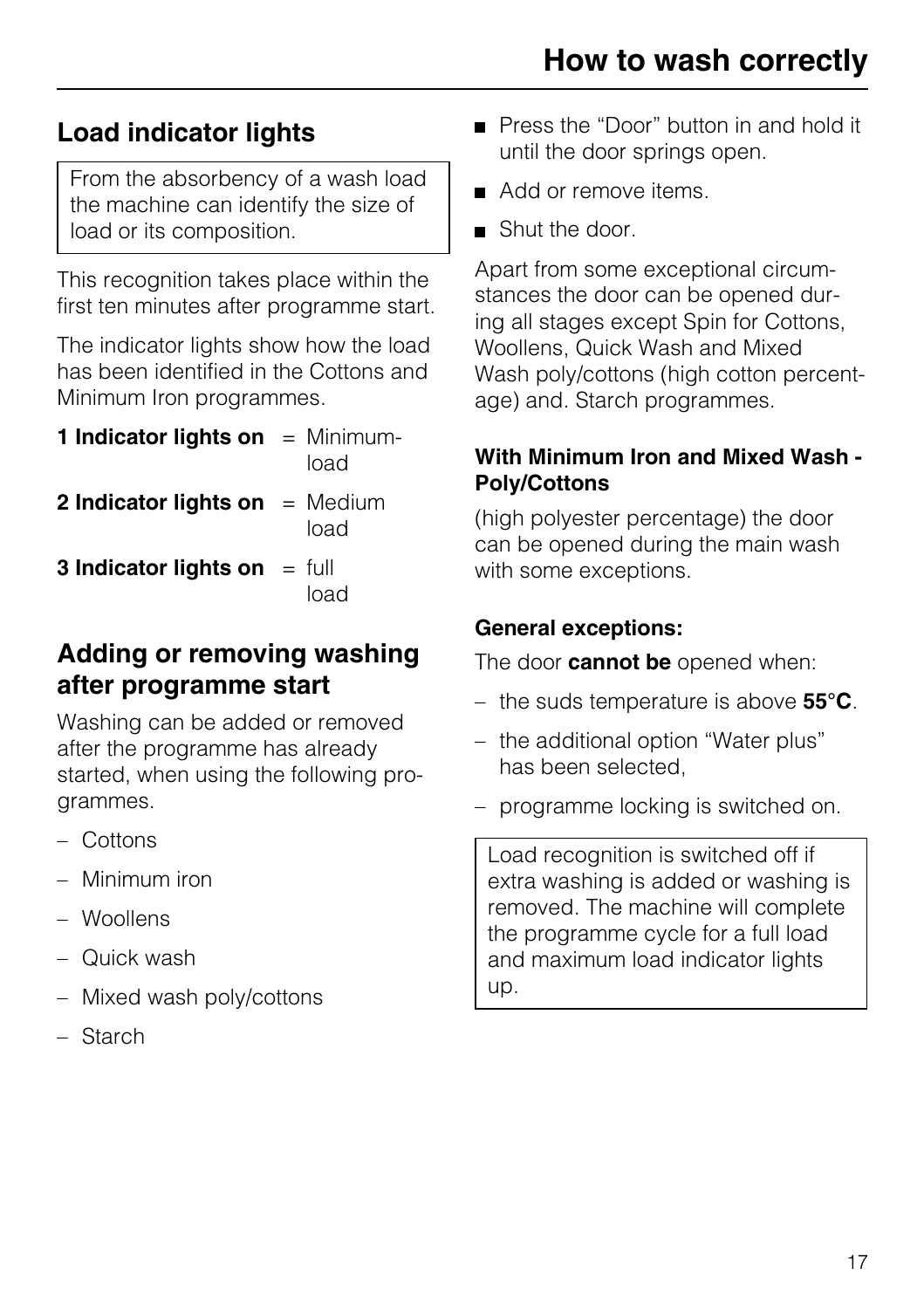## **Programme . . .**

#### **. . . cancelling a programme and selecting a new one.**

- Switch the machine off and then on again.
- Start the new programme as described in the section "Programme start".

If a new start is made the automatic load recognition is switched off. The machine will wash as for a full load and the maximum load indicator lights up.

#### **. . . altering a programme**

The machine will accept the following changes after the "Start" button has been pressed:

- selection of a different temperature, extra selection or de-selection of the "Water plus" and "Quick wash" options can be carried out up to 6 minutes after start.
- the final spin speed can be changed within the restrictions of the programme.

 Once the door has been opened the additional functions can no longer be changed.

In order to select another programme the programme must be cancelled and a new start take place.

### **. . . Repeating a section (e.g. rinse)**

A programme selection can be repeated or a particular programme section can be selected direct.

- Switch the machine on
- Select the programme
- **Press the "Start" button**



Press the button to change the programme sequence enough times until the required position is reached.

For rinsing laundry separately the "Delicates" programme is suggested..

#### **. . . Leaving a section out**

**Press the button for changing the** programme sequence at the spot requested.

The programme will then continue in the next programme stage. The corresponding segment in the programme sequence display illuminates.

When programme locking has been activated the programme cannot be changed nor can a programme section be repeated or left out.